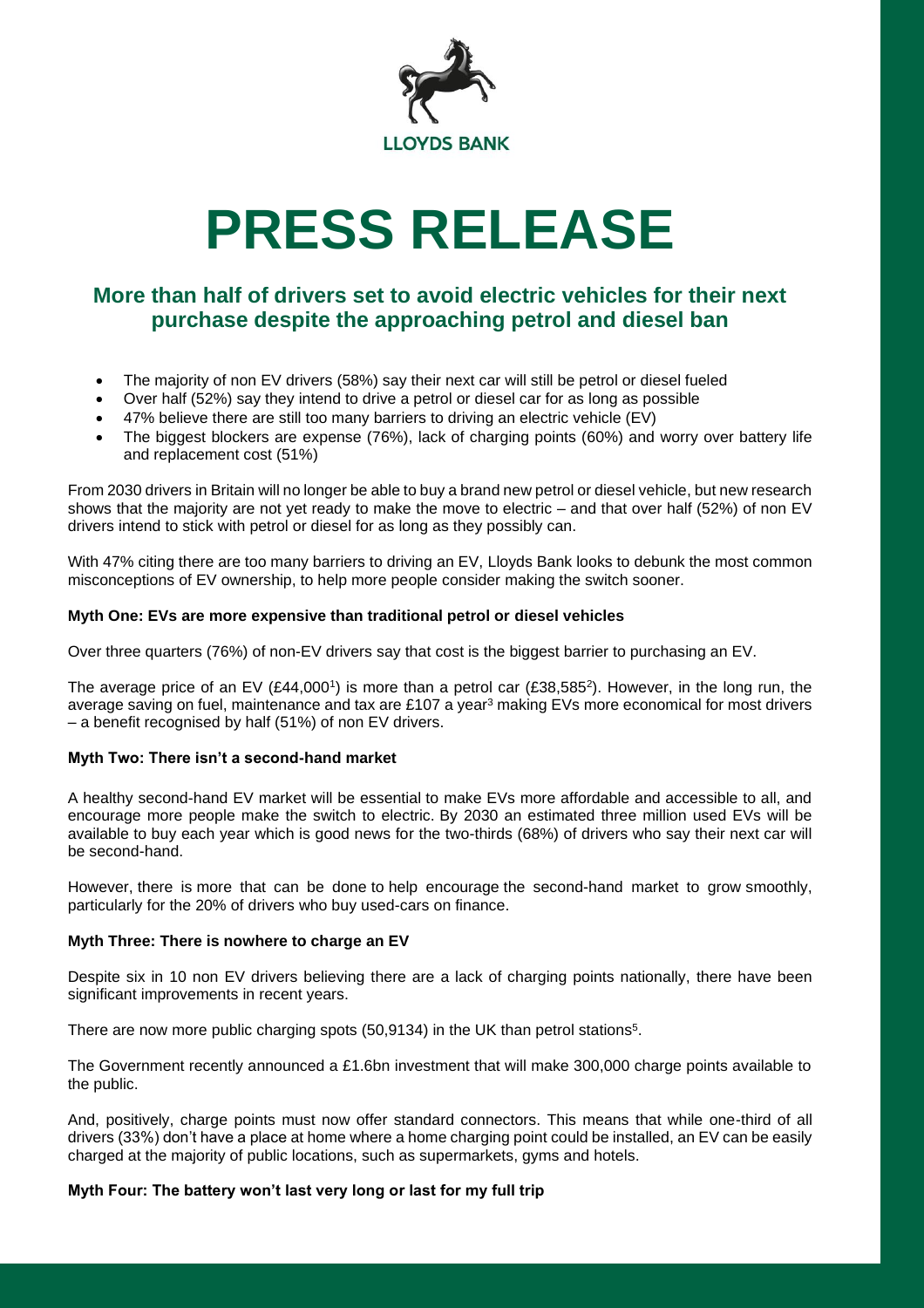

With over a third of non EV drivers (36%) having EV range anxiety, this is an important consideration when it comes to buying a car. However battery technology has improved dramatically in recent years and now many EVs can travel over 200 miles on a single charge.

In the UK, 99% of car journeys are under 100 miles $\epsilon$  so, in nearly all cases, there will be no issues with running out of charge.

#### **Myth Five: EVs are not good for the environment**

Despite 63% of drivers agreeing there are environmental benefits of owning an EV, more than a quarter of drivers (28%) think that EVs pose their own environmental problems.

In total EVs are responsible for around two-thirds fewer  $CO<sub>2</sub>$  emissions than from petrol or diesel equivalents.

An EV's higher emissions during the manufacturing stage, including through lithium battery production, are paid off after only two years compared to driving an average conventional vehicle, a time frame that drops to about one and a half years if the car is charged using renewable energy.

**Iryna Kocharova, Head of Motor Proposition Development and Sustainability, Lloyds Bank said:** "Many drivers are still reticent to make the switch to electric, but the reality is there's never been a better time, with more new options for every type of driver and budget.

As well as the obvious environmental benefits, they are cheaper over time and significantly easier to maintain.

Huge progress has also been made in access to charging points and better battery life, making going electric now a real, sustainable option for many."

**Paul Heeran, a recent EV convert said:** "Getting my first EV was something I considered carefully. I was conscious that by 2030 I'd need to make the move anyway. While the upfront cost was more expensive, the savings I make on fuel, particularly at the moment, and maintenance and tax have helped bring my overall costs right down. The performance is fantastic and it's exciting to know I'm ahead of the pack."

#### **ENDS**

#### **Media Contact**

David Thomas[: david.thomas3@lloydsbanking.com](mailto:david.thomas3@lloydsbanking.com)

#### **Editors' Notes:**

All figures, unless otherwise stated, are from YouGov Plc. Total sample size was 2083 adults. Fieldwork was undertaken between 22nd - 23rd March 2022. The survey was carried out online. The figures have been weighted and are representative of all GB adults (aged 18+).

- 1. NimbleFins [accessed 1st April 2022]: **[Average Cost of an Electric Car UK 2022 | NimbleFins](https://www.nimblefins.co.uk/average-cost-electric-car-uk)**
- 2. Moneybarn Carflation [accessed 1st April 2022]: **[The cars which have seen the biggest price inflation -](https://www.moneybarn.com/carflation/) Moneybarn** 3. The Times Money Mentor [accessed 4th April 2022]: **Could [I save money with an electric car? -](https://www.thetimes.co.uk/money-mentor/article/electric-car-costs/) Times Money**
- **[Mentor \(thetimes.co.uk\)](https://www.thetimes.co.uk/money-mentor/article/electric-car-costs/)** 4. Zap Map [accessed 29th March 2022]: **[Charging points and electric vehicles UK 2022 -](https://www.zap-map.com/) Zap Map (zap-map.com)**
- 5. Zap Map [accessed 1st April 2022]: **[EV charging sites outnumber petrol stations for first time -](https://www.zap-map.com/ev-charging-sites-outnumber-petrol-stations-for-first-time/) Zap-Map**
- 6. Department for Transport [accessed 29th March 2022]: **[National Travel Survey: 2020 -](https://www.gov.uk/government/statistics/national-travel-survey-2020) GOV.UK (www.gov.uk)**

### **About Lloyds Banking Group Motor Finance and Leasing**

Over one million cars on the road today are leased or financed by Lloyds Banking Group across it's motor finance and leasing businesses: Lex Autolease; Black Horse and Online Car Finance.

The Group plays a critical role on the country's journey to greener motoring and wholly support Government's commitment to ban the sale of new Internal Combustion Engine (ICE) vehicles by 2030.

The Group has committed to provide £8 billion in financing and leasing for EV's by 2024.